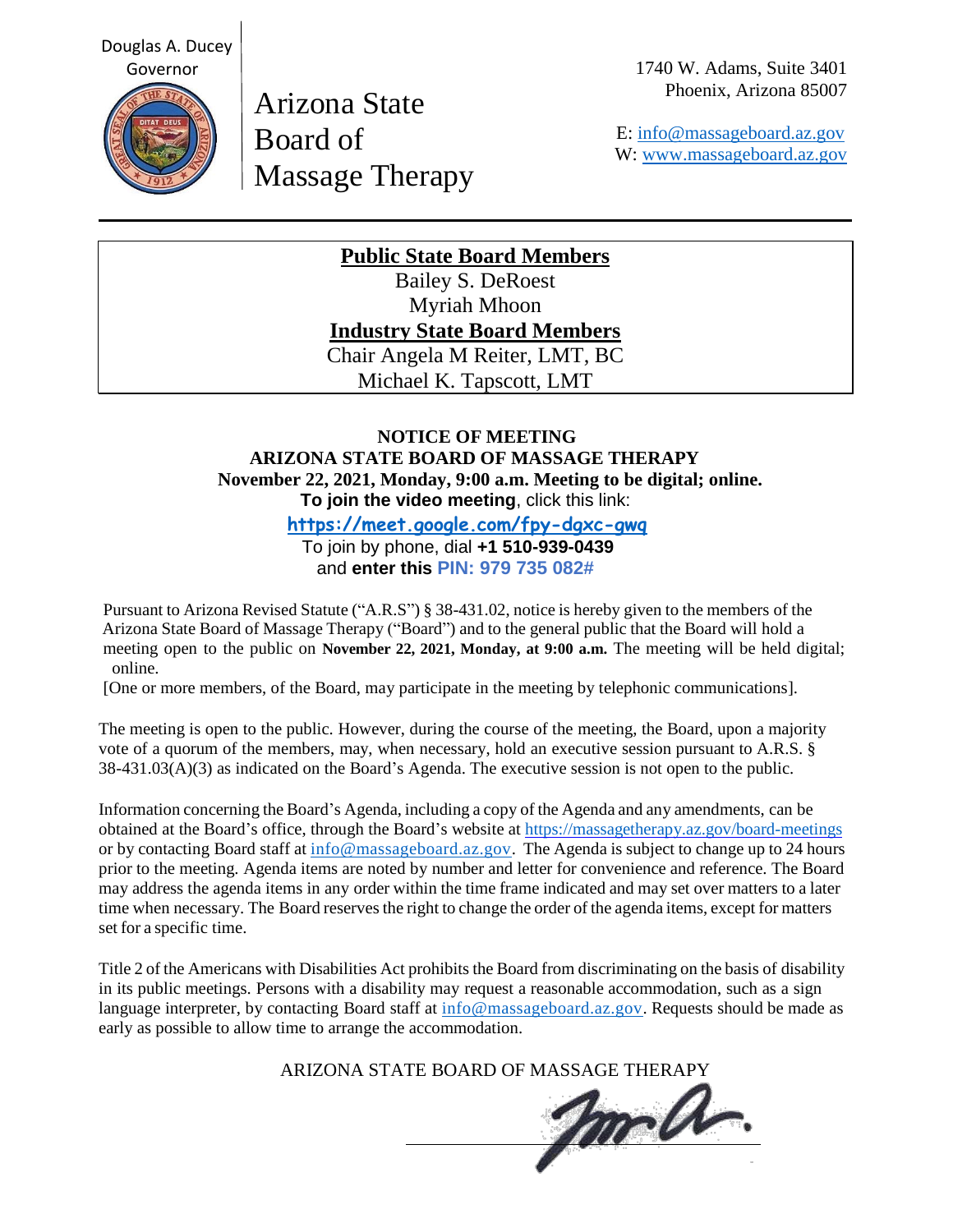Douglas A. Ducey Governor

Arizona State Board of Massage Therapy 1740 W. Adams, Suite 3401 Phoenix, Arizona 85007

 Email: [info@massageboard.az.gov](mailto:info@massageboard.az.gov) Website: [www.massageboard.az.gov](http://www.massageboard.az.gov/)

Chair Angela M. Reiter, LMT, BC Bailey S. DeRoest Myriah Mhoon Michael K. Tapscott, LMT Vacant Public M

# **Monday, November 22, 2021 at 9:00 a.m. Board Meeting Agenda**

Agenda amended 11/18/2021 10:30am  *(Meeting to be digital; online)*

*DUE TO THE CURRENT COVID-19 CRISIS AND, PURSUANT TO CURRENT RECOMMENDATIONS, IT IS ENCOURAGED THAT ANY PERSON WHO WISHES TO ATTEND THE STATE BOARD MEETING PARTICIPATE VIA VIDEOCONFERENCE. A PERSON WISHING TO ATTEND DIGITALLY MAY:*

> **Join the video meeting**, click this link:  **<https://meet.google.com/fpy-dgxc-gwq>**

 To join by phone, dial **+1 510-939-0439** and **enter this PIN: 979 735 082#**

**NOTE:** The Chair of the Arizona State Board of Massage reserves the right to change the order of items published on this agenda, except for public hearings set for a specific time. During the Board meeting, and upon a vote of the majority of a quorum, the Board may go into Executive Session to obtain legal advice from the Board's attorney(s) pursuant to Arizona Revised Statute  $({}^{\circ}A.R.S.^{\circ})$  § 38-431.03(A)(3) on any items listed on the agenda. All meeting attendees whose presence is not required in an Executive Session may remain in the board meeting room when the Board withdraws to chambers for an Executive Session. Any and all legal action by Board members will only take place in Open Session.

In accordance with the Open Meeting Law, the Board has a civility policy that prohibits any type of disorderly conduct that disrupts the Board from carrying out its business. Individuals found violating this policy will be asked to modify their behavior and act civilly, and if the disorderly conduct continues, the person may be removed from the meeting.

**The Americans with Disabilities Act:** Persons with disabilities may request reasonable accommodations, such as sign language interpreters. Requests should be made as early as possible to allow time to arrange the accommodation. This document is available in alternative format upon request.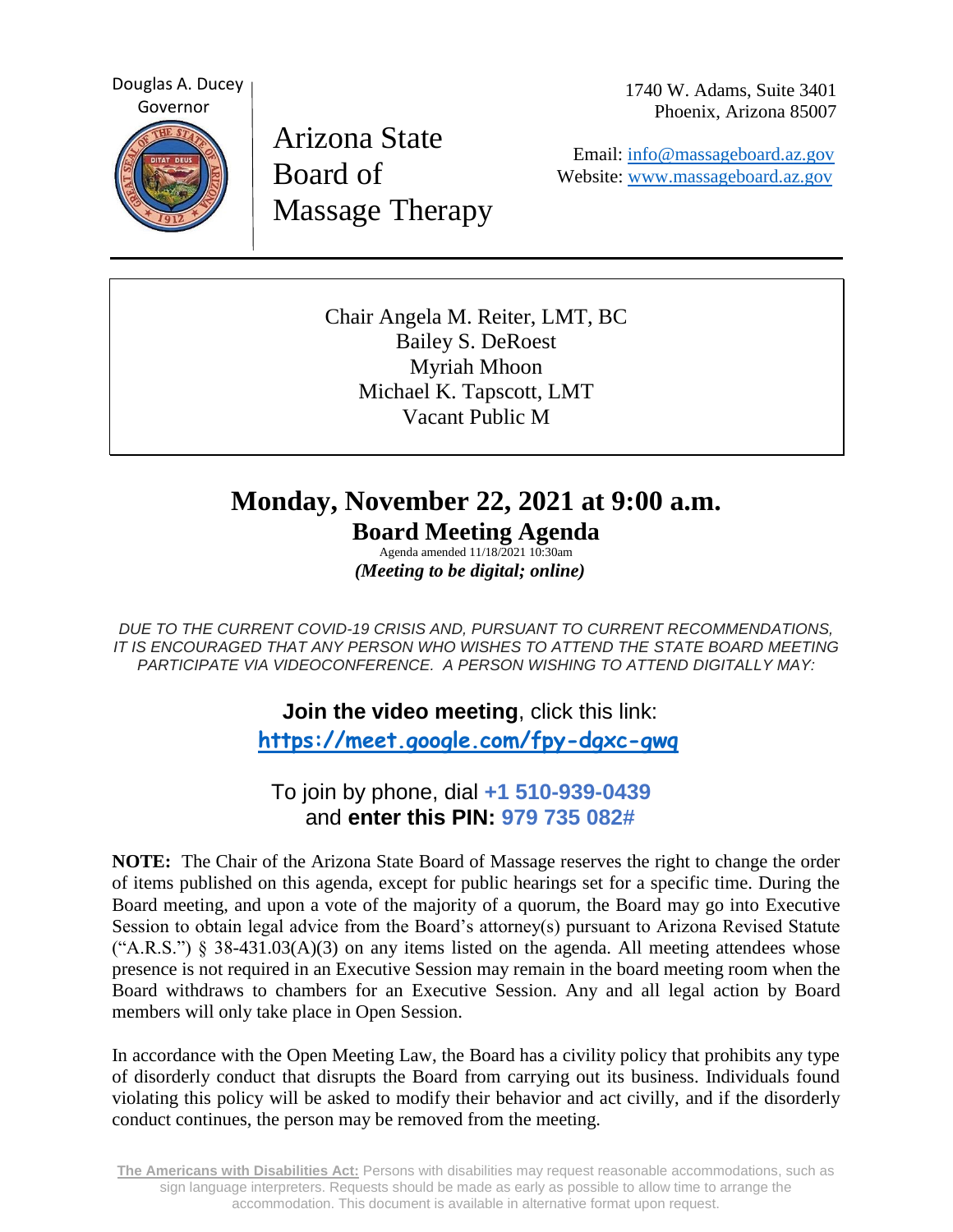## **I. CALL TO ORDER - Chair**

## **II. ROLL CALL - Andrea Cisneros, Minutes Administrator**

## **III. CALL TO THE PUBLIC – Chair**

Pursuant to A.R.S. § 38-431.01(H), the Board may make an open call to the public during a public meeting, subject to reasonable time, (*three minutes*), place and manner restrictions, to allow individuals to address the public body on any issue within the jurisdiction of the public body. However, members of the Board are not allowed to discuss or take legal action on matters raised during an open call to the public unless the matters are properly noticed for discussion and legal action. The Board, however, may ask staff to review a matter or may ask that a matter be put on a future agenda.

## **IV. DECLARATION OF CONFLICTS OF INTEREST – A.R.S. § 38-503 - Chair**

## **V. REVIEW, DISCUSSION AND POSSIBLE ACTION ON BOARD MEETING MINUTES – Chair**

A. Discussion and approval of the Massage Board Open Minutes from the August 23, 2021 monthly meeting,

B. Discussion and approval of Board Orientation A meeting minutes of October 15, 2021.

C. Discussion and approval of Board Orientation B meeting minutes of October 22, 2021.

D. Discussion and approval of Board meeting minutes of October 25, 2021

## **VI. CONSENT CALENDAR - Chair**

A.LMT Continuing Education (CE) hours may all be taken virtually, and a total of 3 hours each year can be granted as CE hours by registering at, and attending, a three-hour Board meeting. Board grants a total of 6 hours toward biennial licensing, for attending 2 Board meetings.

B. Board instruct staffs when reviewing re-licensure applicants, prior to automatic licensure, to submit for Board review when history includes previous felony convictions, including after statute of limitations has passed.

# **VII. BOARD REVIEW, DISCUSSION AND POSSIBLE ACTION ON CURRENT BOARD POLICY REGARDING NATIONAL INDUSTY EXAM REQUIREMENT, FOR STUDENTS APPLYING FOR STATE LICENSURE WHEN PROGRAMS NOT NATIONALLY-ACCREDITED, PURSUANT TO A.R.S. § 32-4222(B)(1)- (2). - Chair**